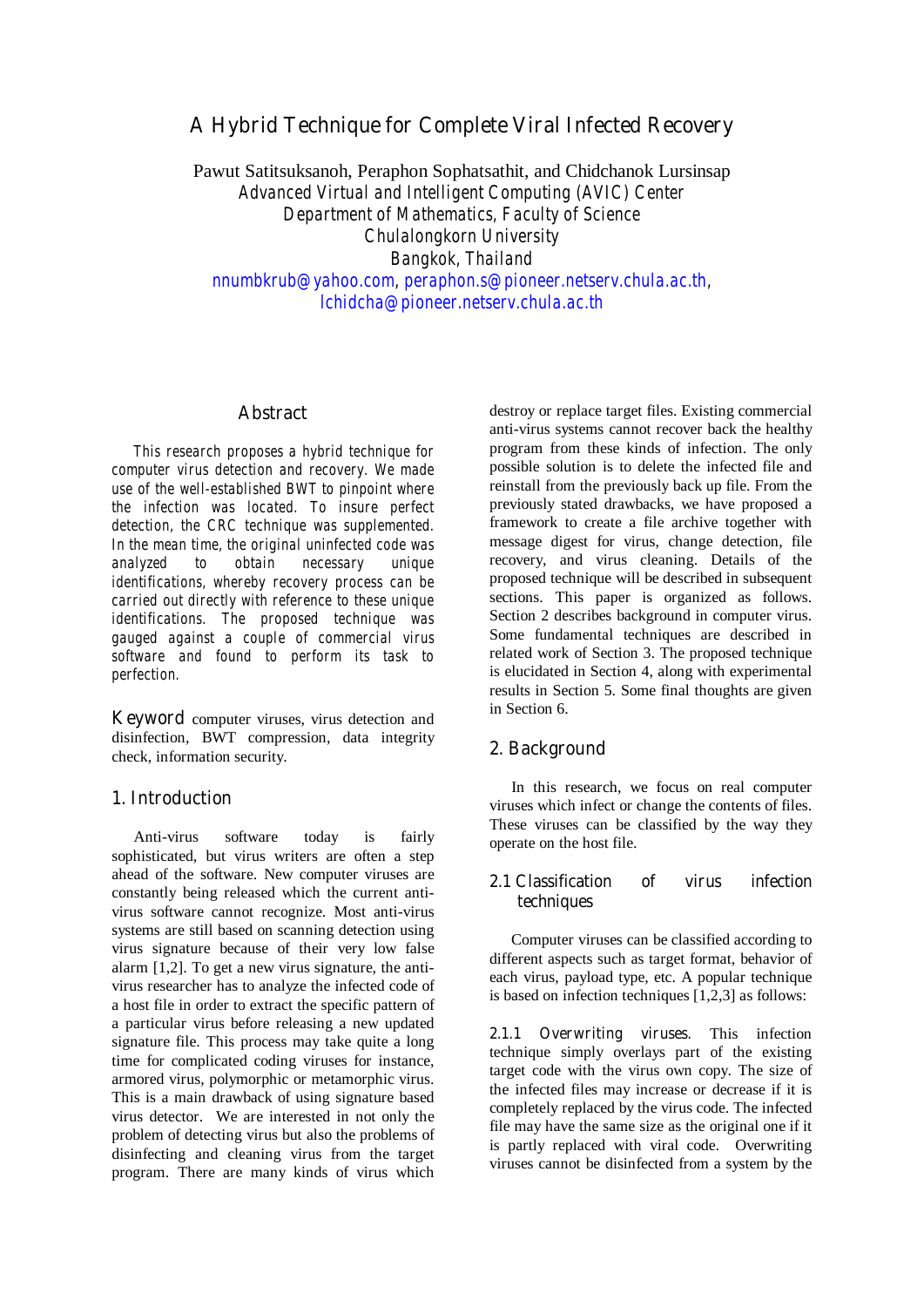existing anti-virus program. Infected files must be deleted from the disk and restored from backups.

**2.1.2 Adding viral code: appenders and prependers.** The technique gets its name from the location of the virus body, which is added at the beginning or the end of the target program. This method will inevitably increase the size of the infected file unless a stealth technique is applied.

**2.1.3 Code interlacing infection or hole cavity infection.** This infection technique typically does not increase the size of the infected target. The cavity virus overwrites a portion of the file to safely store the virus code. It typically overwrites areas of files that contain zeros in binary files or code areas that have been allocated by the compiler but only very partially used by the code itself**.** 

**2.1.4 Companion viruses.** This infection technique is quite different from all previously mentioned techniques. The target code is not modified, thus preserving the code integrity. The companion virus operate as follows. The viral code identifies a target program to attack and create an additional file, which is somehow linked to the target code to be executed in place of the target file.

### **2.2 Anti-virus techniques**

The most efficient modern anti-virus applications have combined several different techniques [1,2,3] which are briefly described below.

**2.2.1 Searching for virus signature.** This technique searches for any known sequence of bits which distinguishes a particular infected program from other programs. This technique is still used by most commercial anti-virus programs because it can detect known viruses efficiently. However, this technique fails to handle unknown or armored viruses such as polymorphic viruses or metamorphic virus. A major drawback of this technique is that it must keep the virus signature database up-to-date and secured during distribution and use.

**2.2.2 Spectral analysis.** This technique statistically analyzes instructions of a given program to find subsets of unusual instructions or contain feature specific to viruses. Thus, this technique may cause many false alerts. Fortunately, the advantage of this technique is that some unknown viruses may be detected by incorporating into other known techniques.

**2.2.3 Heuristic analysis.** This technique uses rules and strategies to study how a program behaves. The purpose is to detect potential virus activities or behavior. The advantage and drawback of this technique are similar to spectral analysis which can detect unknown viruses but produce more false alerts.

2.2.4 **Activity monitoring.** This technique monitors various activities of viral programs by being memory-resident to detect and stop any potential suspicious activities. This technique may sometimes succeed in both detecting unknown viruses and avoiding infections. The drawbacks are producing more false alert, requiring frequent update of virus behavior database, and degrading system performance as it operates in real-time mode.

**2.2.5 Code emulation.** This technique utilizes a virtual machine to mimic code execution under CPU and memory management systems. Thus, infected code is simulated in the virtual machine of the scanner having no actual virus code executed by the real processor. This technique can detect encrypted, polymorphic, and metamorphic viruses at the expense of computer resources and time.

**2.2.6 File integrity check or change detection.**  This technique aims at monitoring and detecting any modification of sensitive files such as executables, documents, etc. Traditionally for each file, the file digest is computed with the help of either hash function such as MD5 or SHA-1, or cyclic redundancy codes (CRC) [4]. Our proposed technique is in this category. There is a known issue of using CRC for the purpose of virus detection or file integrity check is vulnerability to be exploited by the virus writer [4,5]. This is not the case for our proposed technique because CRC is used as the supplementary check in the message digests.

# **2.3 BWT compression**

…

 Our proposed technique is primarily based on Burrows-Wheeler Transformation (BWT) [6]. BWT is the heart of a compression algorithm. The BWT itself is not a compression technique but permutates the original data to be more compressible for further processing.

 The first step of BWT compression is to take a string S of N symbols  $S[0]$ ,  $S[1]$ , ...,  $S[N-1]$  and construct the N rotation strings such that: S[0], S[1], .., S[N-2], S[N-1] S[1], S[2], .., S[N-1], S[0]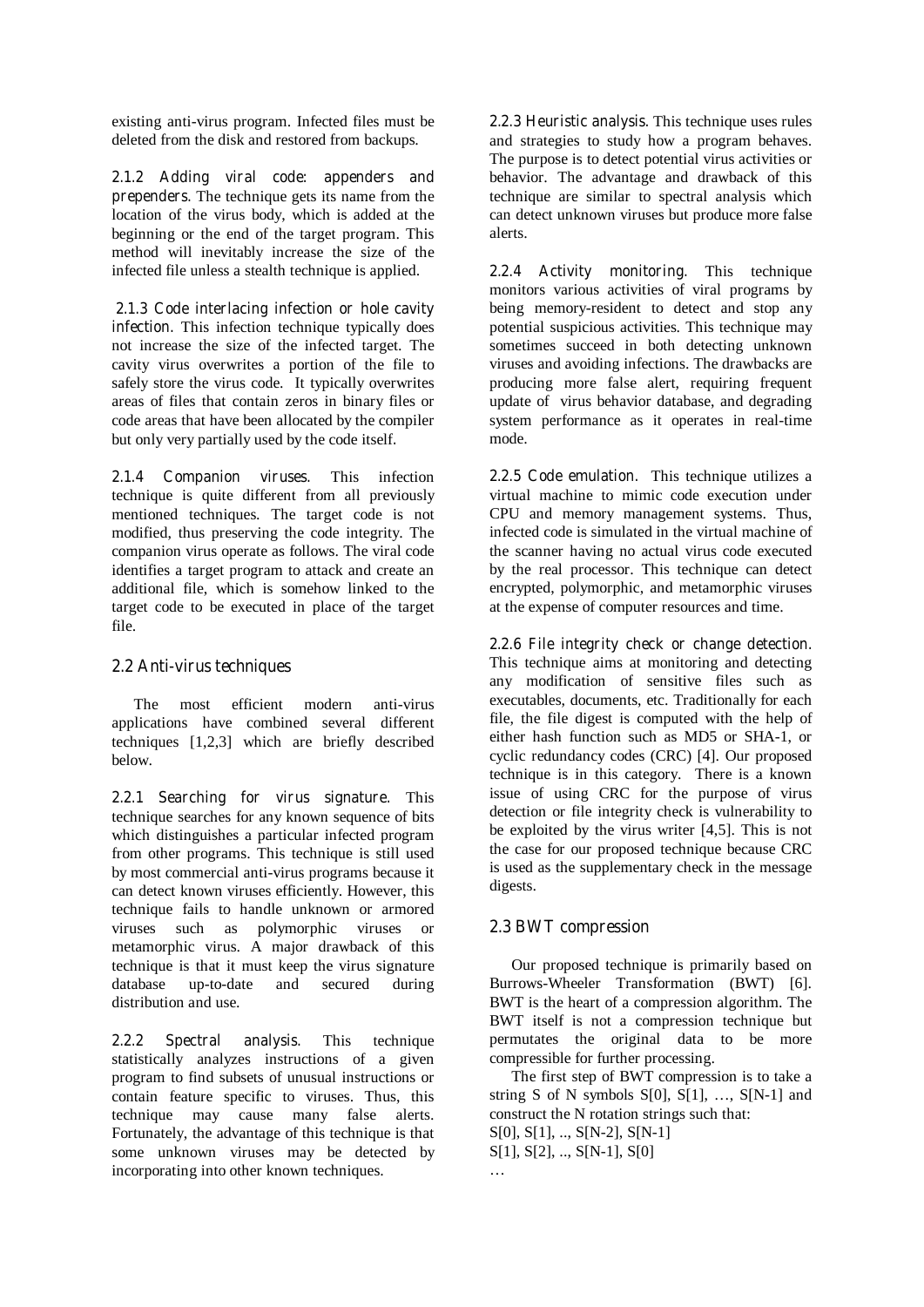#### S[N-1], S[N-2], …,S[1], S[0]

A table of N rows is formed and sorted lexicographically. The output of transformation is the last column and the index which is called r index in this paper. The attribute of r index is the reverse BWT. An example of the transformation over the string, 'ubuntu' is shown in Figure 1.

| $S = 'ubuntu'$<br>$N = 6$                                                                                 | ubuntu<br>buntuu<br>untuub<br>ntuubu<br>tuubun<br>uubunt |  |  |  |
|-----------------------------------------------------------------------------------------------------------|----------------------------------------------------------|--|--|--|
| Row<br>buntuu<br>0<br>1<br>ntuubu<br>tuubun<br>2<br>$^\star$<br>3<br>ubuntu<br>untuub<br>4<br>uubunt<br>5 | $TM = 'uunubt'$<br>r index = $3$                         |  |  |  |

Figure 1. Example of performing BWT over string  $S = 'ubuntu'.$ 

The transformed block is further processed by Move-to-Front (MTF) and Run Length Encoding (RLE) function before it is compressed by the Compression Module using entropy encoding techniques such as Huffman encoding or Arithmetic encoding. Details on how it works can be found in [6,7,8].

### **3. Related work**

Because of the limitation in detecting unknown computer viruses, many researchers have proposed virus detection techniques based on biologically inspired techniques [9,10,11,12,13]. Most of them refer to the great ability of human immune system in protecting human body from unknown pathogen like biological viruses and propose an artificial immune system to protect the computer from computer viruses. For example, Lee, et al. [9] work on artificial immune based virus detection system that can detect unknown viruses. Their work is based on self and nonself strings defined previously in Forrest's research [13]. Other researchers [14,15] proposed computer viral detection techniques based on artificial neural networks. Their techniques do not required signature for detecting unknown viruses. Some recently researches emphasize on detecting hard to detect metamorphic computer viruses [16,17], introducing the term "virus localization" [18]. The underlying principle of this research is a multiple cryptography hashing technique to locate areas within the infected file.

None of previously stated researches have suggested any approach to heal the infected code, which differ from our proposed approach.



Figure 2. Archival construction diagram.

# **4. Proposed technique**

From the preliminary experiment, we found that whenever the content of the message changed, the r\_index would change as well. Even though the result of using indices from BWT process was quite good, these indices alone could not be used as a hash function for the integrity checking. Therefore, CRC-32 [19] are applied to supplement these indices, serving as the basis for our proposed technique. Figure 3 shows the overview of error detection and recovery process.

The proposed technique consists of three processes namely, archival construction process, error detection process, and recovery process, which are described below.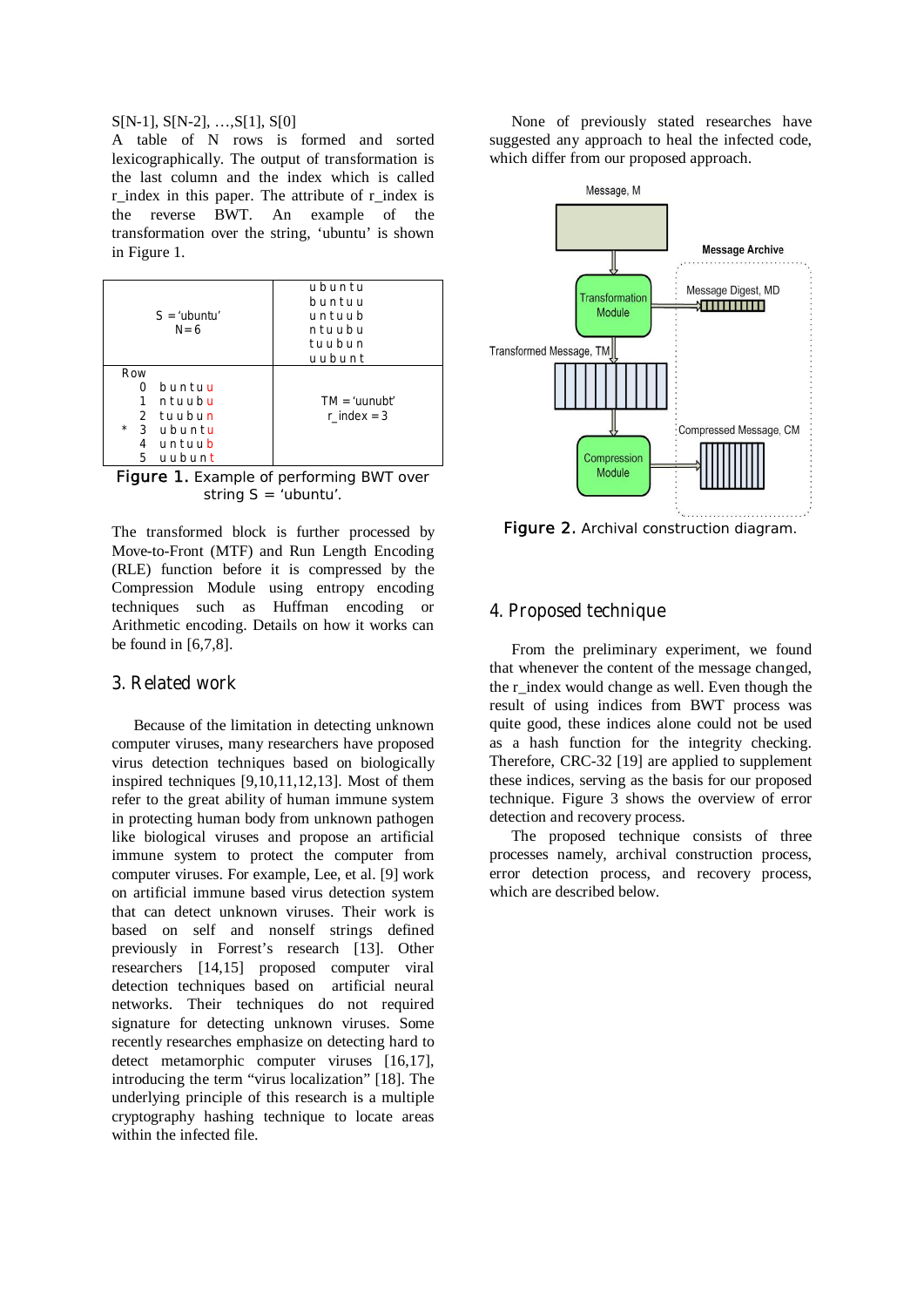```
Notation<br>OF
OF Original file<br>MF Message diges
MF Message digest file<br>CR Compressed file
                    Compressed file
t() Transformation function 
(TMi, r_indexi) Output of transformation 
                     function, the first tuple is 
                     a transformed message block 
                       the second tuple is the 
association index at index i<br>crc() CRC checksum computation
                      CRC checksum computation
                      function 
CRC_i CRC checksum at index i<br>compress() Compression function
                     Compression function
Mi Message block at index i 
CMi Compressed Message block at 
                     index i 
block_size block size 
N number of blocks 
D<sub>i</sub> Digest block at index i<br>
A | B | is defined as a
                      | is defined as a
                      concatenation operator 
Archival Construction Process 
Input : OF, block_size 
1 N \beta sizeof(OF)/ block_size<br>2 OF = M_{M_{1}}, M_{M_{2}}2 OF = M_0M_1...M_{N-1}<br>3 open(MF) for wi
3 open(MF) for write<br>4 open(CF) for write
4 open(CF) for write<br>5 For i \beta 0 to N - 15 For i \beta 0 to N -1 do<br>6 (TM<sub>i</sub>, r index<sub>i</sub>)
            \texttt{(TM}_i, \texttt{r\_index}_i) \quad \texttt{B} \quad \texttt{t(M}_i)7 CRC_i\beta \text{crc}(TM_i)8 D_i B r_index<sub>i</sub> | CRC<sub>i</sub> 9 write(MF, D_i)
9 \text{write}(\overline{\text{MF}}, \text{D}_i)<br>10 \text{CM}_i B \text{compr}(i)CM_i \beta compress(TM<sub>i</sub>)
11 write(CF, CM_i)<br>12 end do
     end do
```


Figure 3. Pseudocode for archival construction precess.

# **4.1 Archival Construction Process**

This is the first process that is responsible for rearranging, compressing, and computing necessary information for message archival purpose. As shown in Figure 2 , a message (or a file) is passed to this process where a compressed message along with the message encoder of the original message is returned. The process can be described in pseudo code as shown in Figure 3. A file and specified block size (block\_size) are passed to the Transformation Module. The entire message is implicitly chopped down to N blocks. Each block is transformed by the BWT algorithm and the corresponding CRC checksum is computed. The output of this stage is a blockwise message digest( D, digest block), which is the combination of r\_index and CRC checksum. The transformed message block is further processed by the Compression Module in Figure 2 which associates to compression function in the pseudocode. The compression function can be implemented using MTF and RLE function before

```
Notation 
\overline{MF} Message digest file of the
suspected file<br>\bar{D}_i Digest block of
           Digest block of suspected file at 
 index i 
Ns Samunder of blocks of suspected file<br>ErrB – Used for keep error block number
           Used for keep error block number
and associated digest block<br>ErrLoc Error locating file
           Error locating file
Error Detection Process 
Input : MF, MF
1 MF = D_0D_1...D_{N-1}2 \overline{MF} = \overline{D_0 D_1}.
 open(ErrLoc)for write 
3 if (N > Ns)<br>4 for i \beta4 for i \beta 0 to Ns -1 do<br>5 if (D_2 := \overline{D})if (D_i := \overline{D}_i)6 ErrB \overline{B} i D_i<br>7 write(ErrLoc)
7 write(ErrLoc,ErrB)<br>8 end_do
8 end_do<br>9 for i
9 for j \beta i to N - 1 do<br>10 ErrB \beta j \beta10 ErrB \beta j | D_j<br>11 write(ErrLoc, E
               write(ErrLoc, ErrB)
12 end_do 
13 else 
14 for i \beta 0 to N -1 do<br>15 if (D_i := \overline{D_i})15 if (D_i := \overline{D}_i)16 ErrB \beta i | D<sub>i</sub>
17 write(ErrLoc,ErrB) 
18 end_do 
Output : ErrLoc
```
Figure 4. Pseudocode for error detection precess.

it is encoded in the final state by entropy encoding techniques such as Huffman encoding or Arithmetic encoding. In each iteration, the blockwise message encoder and compressed block separately form the message digest file and compressed file, respectively.

The message block size can be arbitrary selected to discourage any guess work of the virus writers in decoding attempts. In addition, both message digest file and compressed file can be physically separated from the working file for subsequent error detection and recovery processes, making malicious decoding virtually impossible.

### **4.2 Error detection process**

The main purpose of this process is to detect and locate error blocks in the message (or the file). The outputs of this process are the number of error blocks, the information to be used in decompression, and reverse transformation of the specified message block, all of which will be used in subsequent processing.

 The procedures of this process are described in Figure 4. The input of this process are the message digest file of the original file and the message digest file of the suspected file. The message digest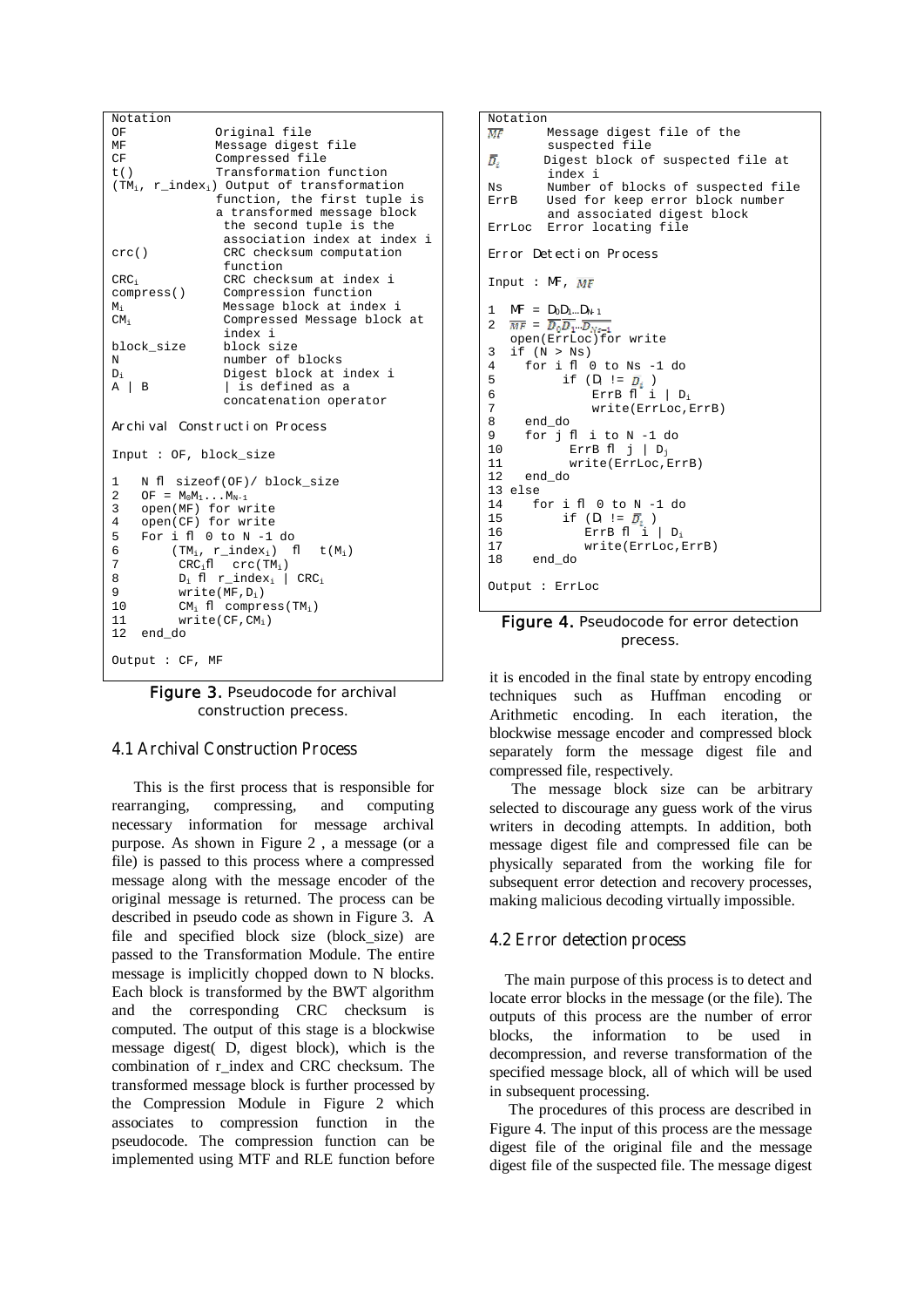| Notation                                               |                                             |  |  |  |  |
|--------------------------------------------------------|---------------------------------------------|--|--|--|--|
| ΙF.                                                    | Infected file                               |  |  |  |  |
| $N_{err}$                                              | Number of error blocks                      |  |  |  |  |
| Pos                                                    | Used for keep error block                   |  |  |  |  |
|                                                        | number                                      |  |  |  |  |
|                                                        | uncompress() Uncompressing function         |  |  |  |  |
|                                                        | reverse_t() Reverse transformation function |  |  |  |  |
|                                                        | replace() Replacement function              |  |  |  |  |
| spilt()                                                | Spilt function which return a               |  |  |  |  |
|                                                        | pair of variable (a,b)                      |  |  |  |  |
|                                                        |                                             |  |  |  |  |
| Recovery Process                                       |                                             |  |  |  |  |
| Input : IF, CF, ErrLoc                                 |                                             |  |  |  |  |
|                                                        | open(ErrLoc) for read                       |  |  |  |  |
| For i $\beta$ 1 to N <sub>err</sub> do<br>$\mathbf{1}$ |                                             |  |  |  |  |
| $\overline{2}$                                         | ErrB $\beta$ read(ErrLoc)                   |  |  |  |  |
| 3<br>$(Pos, D)$ $\beta$ spilt $(ErrB)$                 |                                             |  |  |  |  |
| 4                                                      | $(r_iindex, CRC)$ $\beta$ spilt(D)          |  |  |  |  |
| 5<br>TM $\beta$ uncompress (CM <sub>Pos</sub> )        |                                             |  |  |  |  |
| 6                                                      | M B reverse t(TM, r index)                  |  |  |  |  |
| 7                                                      | replace(IF, M, Pos)                         |  |  |  |  |
|                                                        |                                             |  |  |  |  |
| Output : Disinfected file                              |                                             |  |  |  |  |

Figure 5. Pseudocode for recovery process.

of the suspected file can be computed by using the same procedure as in archival construction process excepts that the compressed form of the suspected message is not required. The digest block of the original and suspected files will be compared one by one. If they are not equal, the block number and digest block, which is a pair of r\_index and CRC checksum, will be recorded into ErrLoc file. Three possibilities to be considered of the number of digested blocks of the original file and the suspected file are greater, less, or equal.

#### **4.3 Recovery process**

This process will recover the original message from file archive using information from the previous process. The procedure of this process is given in Figure 5. The inputs for this process are infected file, CF, and ErrLoc. The number of error blocks is retrieved from the ErrLoc file. For each iteration, reverse transformation of the uncompressed block will replace the specified error block without having to go though the entire file. Finally, the original file or message is restored . Figure 6 shows an simple example of the process.

#### **5. Experimental results**

The experiments were conducted in two phases, namely, the preliminary experiment and the proposed method experiment.

#### **5.1 Preliminary experiment**

 In preliminary experiment phase, the indices which derived from forward BWT were

Table 1. Show the result of using r\_index as a change detector.

| File name |        |         | Change Detection Rate (%) |         |          |
|-----------|--------|---------|---------------------------|---------|----------|
|           | 1 Byte | 2 Bytes | 4 Bytes                   | 8 Bytes | 16 Bytes |
| bib       | 45.67  | 49.83   | 71.33                     | 89.83   | 97.83    |
| bmp1.bmp  | 35.75  | 41.50   | 36.00                     | 48.50   | 52.50    |
| bmp2.bmp  | 58.83  | 59.17   | 62.67                     | 66.33   | 67.67    |
| book1     | 46.17  | 66.67   | 72.50                     | 89.83   | 93.83    |
| book2     | 42.17  | 59.00   | 73.67                     | 89.00   | 95.83    |
| geo       | 26.00  | 41.67   | 51.67                     | 55.83   | 65.17    |
| news      | 46.00  | 59.00   | 76.67                     | 84.17   | 89.17    |
| obj1      | 26.00  | 35.00   | 39.67                     | 65.33   | 80.33    |
| obj2      | 26.33  | 30.17   | 52.33                     | 69.67   | 78.67    |
| paper1    | 68.80  | 86.80   | 93.00                     | 96.60   | 98.60    |
| paper2    | 68.67  | 84.67   | 94.33                     | 96.67   | 98.17    |
| paper3    | 76.75  | 85.00   | 95.50                     | 99.50   | 99.75    |
| paper4    | 29.00  | 45.67   | 66.33                     | 93.67   | 100.00   |
| paper5    | 69.00  | 89.33   | 85.33                     | 91.33   | 92.67    |
| paper6    | 30.25  | 53.75   | 79.00                     | 93.00   | 99.25    |
| pic       | 57.67  | 58.33   | 54.17                     | 60.17   | 61.17    |
| progc     | 40.00  | 43.50   | 73.00                     | 88.00   | 98.75    |
| progl     | 33.00  | 58.20   | 73.60                     | 86.00   | 92.40    |
| progp     | 64.50  | 76.75   | 85.75                     | 83.50   | 91.25    |
| sendmail  | 41.83  | 64.50   | 74.00                     | 79.50   | 89.67    |
| tcpdump   | 30.17  | 48.83   | 63.67                     | 78.33   | 85.50    |
| trans     | 74.50  | 84.00   | 84.67                     | 86.83   | 90.33    |

investigated to locate any discrepancies caused by content modification. We wanted to explore the pattern of change indicated by these indices as the contents were altered.

The Calgary corpus [20] and four other files were selected to furnish an extensive file type coverage in the test set. Four additional files are added, consisting two Microsoft bitmap images and two unix program files, namely, bmp1.bmp, bmp2.bmp, sendmail.sendmail, and tcpdump, respectively. Numerous test sets were generated by arbitrarily selecting a pseudo random location to seed contiguous change of various sizes from 1 bit to 16 bytes in different blocking volumes. The results of the experiments are shown in Table 1. It was observed that, in most cases, as the size of seeded contiguous change increased, the indices that indicated content change also increased. Nevertheless, certain singularities remained undetected, such as similar bit patterns or coincidental computed values, etc. Such caveats were compensated by additional CRC supplement that yielded 100% correct detection.



Figure 6. Example of error detecting and recovering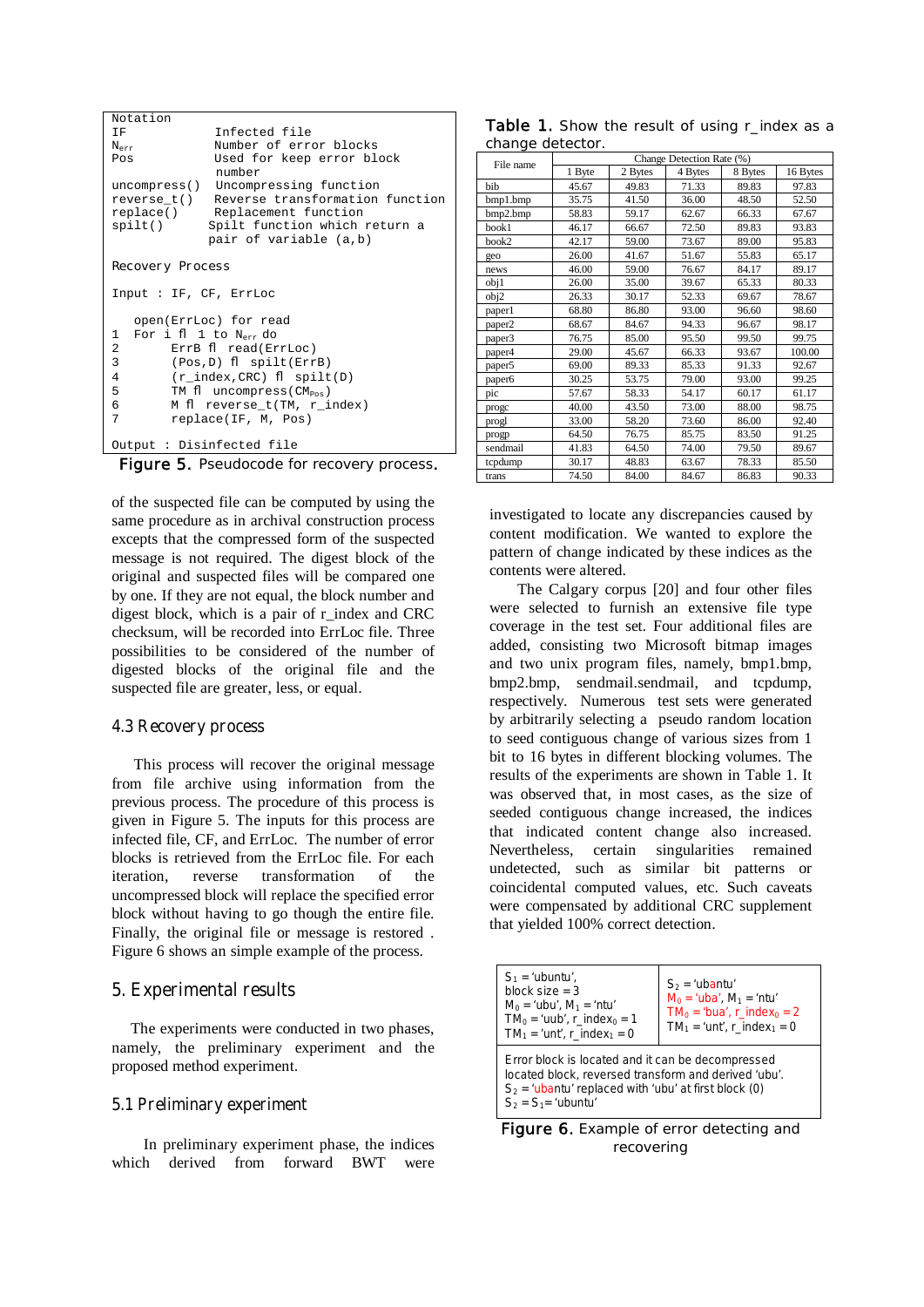#### **5.2 Proposed method experiment**

The same testing sets were tested in the error detection process that every error block can be detected. The results are shown in Figure 7. For a set of selected block sizes, the size of compressed file of file archive is shown in Table 2.

|                             |  |  | Table 2. Show size of considered files after |  |  |
|-----------------------------|--|--|----------------------------------------------|--|--|
| apply with BWT compression. |  |  |                                              |  |  |

|                    | File size (Bytes) | Compression        |       |  |
|--------------------|-------------------|--------------------|-------|--|
| File name          | Original File     | Compressed<br>File | Ratio |  |
| Bib                | 111,261           | 29,567             | 3.76  |  |
| bmp1.bmp           | 67,854            | 17,431             | 3.89  |  |
| bmp2.bmp           | 1,497,206         | 18,944             | 79.03 |  |
| book1              | 768,771           | 275,831            | 2.79  |  |
| book2              | 610,856           | 186,592            | 3.27  |  |
| Geo                | 102,400           | 62,120             | 1.65  |  |
| <b>News</b>        | 377,109           | 134,174            | 2.81  |  |
| obj1               | 21,504            | 10,857             | 1.98  |  |
| obj2               | 246,814           | 81,948             | 3.01  |  |
| Paper1             | 53,161            | 17,724             | 3.00  |  |
| Paper <sub>2</sub> | 82,199            | 26,956             | 3.05  |  |
| Paper3             | 46,526            | 16,995             | 2.74  |  |
| Paper <sub>4</sub> | 13,286            | 5,529              | 2.40  |  |
| Paper <sub>5</sub> | 11,954            | 5,136              | 2.33  |  |
| Paper6             | 38,105            | 13,159             | 2.90  |  |
| Pic                | 513,216           | 50,829             | 10.10 |  |
| Progc              | 39,611            | 13,312             | 2.98  |  |
| Progl              | 71,646            | 16,688             | 4.29  |  |
| Progp              | 49,379            | 11,404             | 4.33  |  |
| sendmail           | 3,859,419         | 1,375,653          | 2.81  |  |
| tcpdump            | 448,056           | 207,949            | 2.15  |  |
| <b>Trans</b>       | 93,695            | 19,301             | 4.85  |  |

Note from Table 2 that compressibility of the original file (or message) depends primarily on file type as observed from the resulting compression ratio. Additional major benefits from the proposed approach are (1) content verification of suspicious files (or messages) can be carried out in compressed from without any decompression overhead; (2) off-line vital archives preserve the integrity of the original information, thereby easing the recovery process considerably



Figure 7. The graph shows using CRC as the supplementary.

### **5.3 An experiment over real computer viruses**

 A collection of computer viruses were cultured in a controlled environment. Various virus types infected on target files were analyzed, namely, overwriting virus, appending virus, prepending virus, and companion virus. Two well-known commercial anti-virus software were deployed along with the proposed technique. They are Avira Antivir Personal and ESET NOD32 Antivirus. Table 3 summarizes the results from real computer virus infection. Six major types of viruses were deployed, namely, appending, prepending, adding, hole cavity, overwriting, and companion viruses. Four categories of viruses that were shown to be detrimental are hole cavity, adding, prepending, and overwriting viruses. All of which required 100% replacement owing to total infection. The rest were relatively typical of virus infection with one exception, i.e., MRT.exe having 0.06% replacement. This was resulted from infection only in small number of blocks in a large file. Note that only hole cavity virus (PING.EXE) that yielded the same file size after infection. At any rate, the proposed technique successfully recovered the infected files to their original status. No commercial software could match the performance by any measures.

# **6. Conclusion**

This research proposes a practical, yet efficient method for virus detection and virus disinfection in a message or a file. The proposed method not only is able to pinpoint the location of error, but also perform a perfect error recovery. The approach utilizes the fast BWT algorithm complemented by the CRC technique to arrive at a 100% damage repair. Moreover, the proposed method offers a number of security-tight features such as 1) off-line compressed archives of vital information 2) parameterized block size and index to preclude any illegal modifications, despite known algorithms, and 3) low computation overheads as related parameters can be made available during verification and required to be updated occasionally. We shall extend the proposed method to cover randomized error seeding and gauge the performance of our proposed method. We envision that the proposed method can be incorporated in other research and development areas, in particular, commercialization as the method is straightforward to implement on available technology.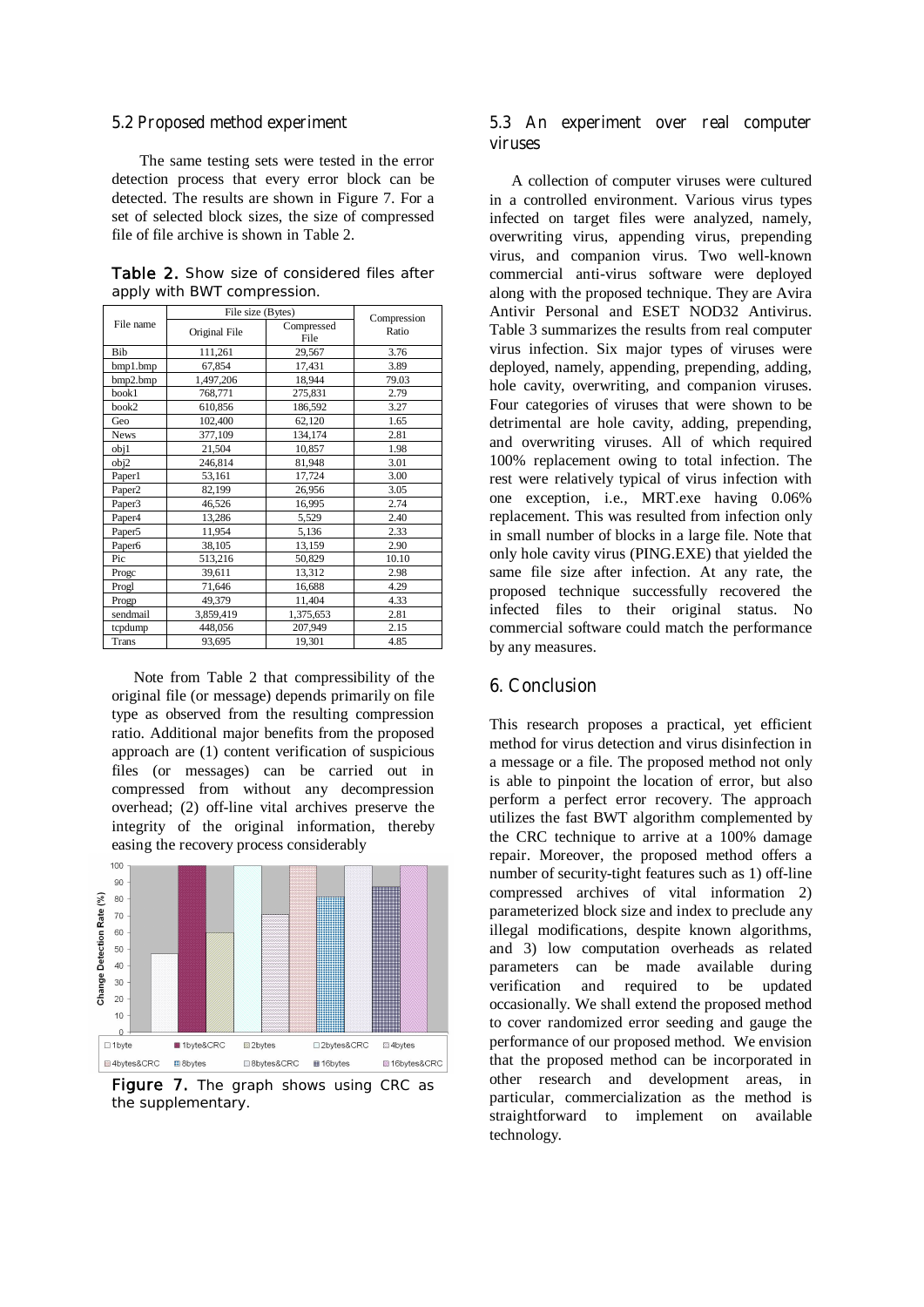| <b>Infected File Name</b> | original<br>file size<br>(bytes) | file size<br>after<br>infected<br>(bytes) | Virus Name           | Virus type                                                               | Proposed<br>Disinfection<br>(% of<br>recovery) | % of file<br>replacement | Commercial<br>Anti-virus<br>Software<br>suggestion |
|---------------------------|----------------------------------|-------------------------------------------|----------------------|--------------------------------------------------------------------------|------------------------------------------------|--------------------------|----------------------------------------------------|
| setup.exe                 | 116880                           | 120.464                                   | Win32/Basket.A       | Appending virus                                                          | 100%                                           | 16%                      | delete or<br>quarantine                            |
| <b>WAVTOASF.EXE</b>       | 111632                           | 115216                                    | Win32/Basket.A       | Appending virus                                                          | 100%                                           | 17%                      | delete or<br>quarantine                            |
| DotNetInstaller.exe       | 5632                             | 125440                                    | Win32/BCB.A          | companion virus (the<br>original file become<br>DotNetInstaller.exe.exe) | 100%                                           | 100%                     | delete or<br>quarantine                            |
| notepad.exe               | 69120                            | 8192                                      | Win32/Belod.A        | companion virus (the<br>original file become<br>notepad.dat)             | 100%                                           | 100%                     | delete or<br>quarantine                            |
| DTAC_Edge.doc             | 24064                            | 28672                                     | W97M/Deij.A          | <b>Macro Virus</b><br>(Overwriting Virus)                                | 100%                                           | 100%                     | delete or<br>quarantine                            |
| smiley.doc                | 41472                            | 11264                                     | Wm/Over.A            | <b>Macro Virus</b><br>(Overwriting Virus)                                | 100%                                           | 100%                     | delete or<br>quarantine                            |
| ChCfg.exe                 | 49152                            | 53328                                     | Win32/Cabanas.3014.A | Appending virus                                                          | 100%                                           | 30%                      | delete or<br>quarantine                            |
| MRT.exe                   | 2363539<br>2                     | 2363854<br>5                              | Win32/Cabanas.3014.A | Appending virus                                                          | 100%                                           | 0.06%                    | delete or<br>quarantine                            |
| <b>Foxit Reader.exe</b>   | 5713920                          | 6053916                                   | Win32/HLLP.Shodi.I   | Prepending virus                                                         | 100%                                           | 100%                     | delete or<br>quarantine                            |
| UpdatPnP.exe              | 128512                           | 169984                                    | Win32/Neshta.A       | Appending virus                                                          | 100%                                           | 38%                      | delete or<br>quarantine                            |
| MOM.exe                   | 49152                            | 666,624                                   | Win32/Muce.A         | <b>Adding Viral Code</b>                                                 | 100%                                           | 100%                     | delete or<br>quarantine                            |
| PING.EXE                  | 24576                            | 24576                                     | Win95/CIH-2563.B     | Hole Cavity virus                                                        | 100%                                           | 60%                      | delete or<br>quarantine                            |

Table 3. The summarization of virus detection and disinfection by using the proposed technique.

### **7. References**

[1] P. Szor, "*The Art of Computer Virus Research and Defense"*, Addison-Wesley Professional, Boston, MA (2005).

[2] E. Filiol, "*Computer viruses: from theory to applications*", Springer-Velag France 2005.

[3] J. Aycock, "*Computer Viruses and Malware*", Springer 2006.

[4] D. Varney, "Adequacy of Checksum Algorithms for Computer Virus Detection", *Proceedings of the 1990 ACM SIGSMALL/PC Symposium on Small Systems*, pp. 280-282, March 28-30, 1990.

[5] B. Maxwell, D. R. Thompson, G. Amerson, and L. Johnson, "Analysis of CRC methods and potential data integrity exploits," *Proc. Int'l Conf. Emerging Technologies*, Minneapolis, MN, Aug. 25-26, 2003.

[6] M. Burrows, D.J. Wheeler, "A block sorting data compression algorithm", Tech. Report, Digital System Research Center, 1994.

[7] M. Nelson, "Data compression with the Burrows-Wheeler transform", *Dr. Dobb's J. Softw. Tools*, Volume 21, issue 9, pp. 46-50, 1996.

[8] P. Ferragina, R Giancarlo, and G. Manzini, "The engineering of a compression boosting library: theory vs practice in BWT compression", *LNCS*, vol. 4168, pp. 756-767, 2006.

[9] H. Lee, W. Kim,and M. Hong, "Artificial Immune System against Viral Attack", *ICCS2004*, *LNCS* 3037, pp. 499-506, Springer-Verlag Berlin Heidelberg 2004.

[10] K. S. Edge, G. B. Lamont, and R. A. Raines, "A Retrovirus Inspired Algorithm for Virus Detection & Optimization", *GECCO'06*, pp. 103-110, July 8-12, 2006.

[11] J. O. Kephart, "A biologically inspired immune system for computers", *Proceedings of the Fourth International Workshop on Synthesis and Simulation of Living Systems* (R. A. Brooks and P. Maes, eds.), pp. 130-139, Cambridge, MA: MIT Press, 1994.

[12] J. O. Kephart, G. B. Sorkin, W. C. Arnold, D. M. Chess, G. J. Tesauro, and S. R. White, "Biologically inspired defenses against computer viruses", *Proceedings of the 14th International Joint Conference on Artificial Intelligence* (IJCAI'95), (Montreal, PQ), pp. 985-996, Morgan Kaufman, 1995.

[13] S. Forrest, A.S. Perelson, L. Allen, and R. Cherukuri, "Self-nonself discrimination in a computer", *Proceedings of the 1994 IEEE Symposium on Research in Security and Privacy*, Los Alamitos, CA: IEEE Computer Society Press, pp. 202-212 (1994).

[14] B. Zhang, J Yin, W. Tang, J. Hao, and D. Zhang "Unknown Malicious Codes Detection Based on Rough Set Theory and Support Vector Machine", *International Joint Conference on Neural Networks*, July 2006.

 [15] I. S. Yoo and U. Ultes-Nitsche ,"Non-signature based virus detection" *Journal in Computer Virology*, Volume 2, Number 3, pp. 163-186 (2006).

[16] M. Webster and G. Malcolm, "Detection of metamorphic computer viruses using algebraic specification", *Journal in Computer Virology*, Volume 2, Number 3, pp. 149-161 (2006).